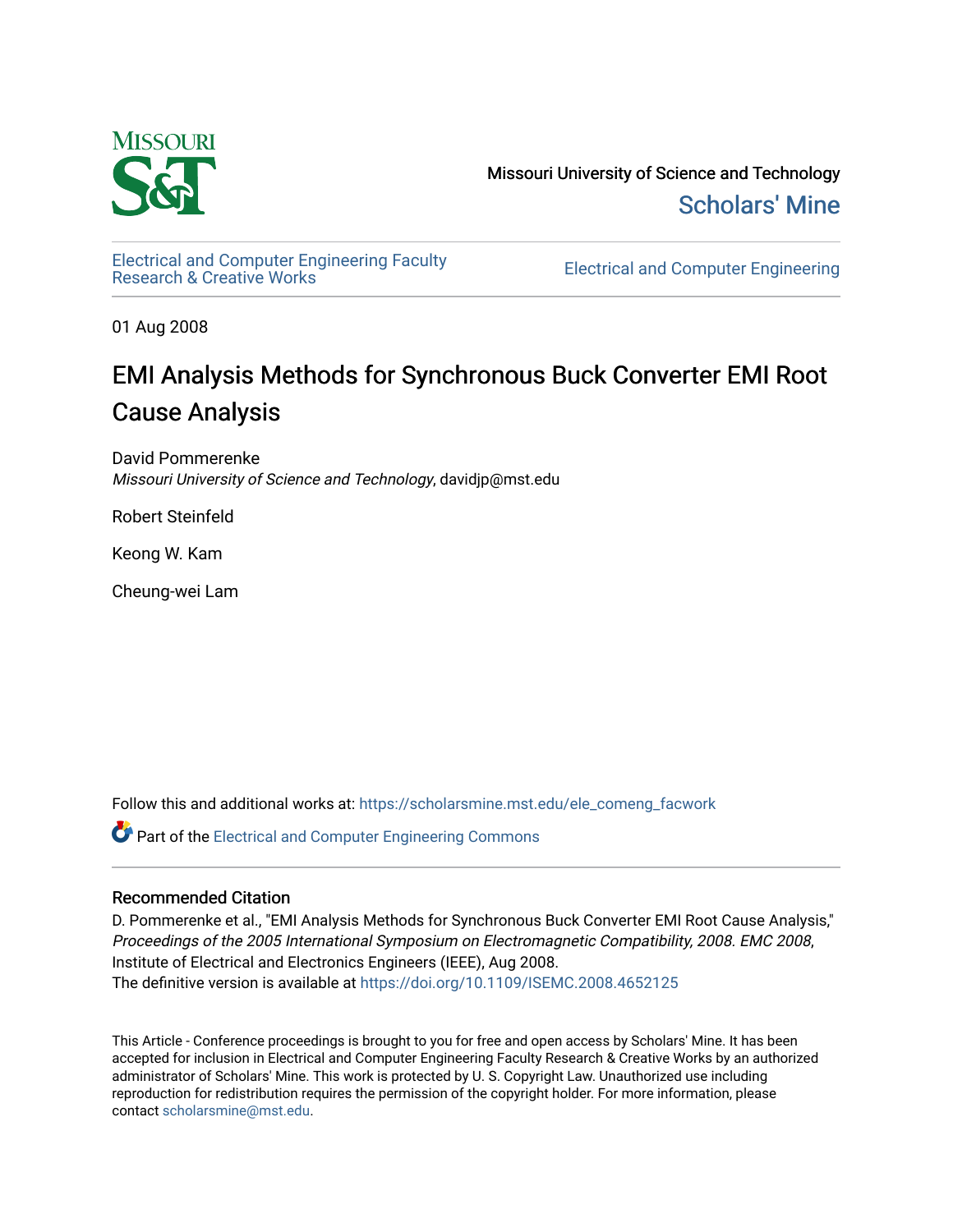# EMI Analysis Methods for Synchronous Buck Converter EMI Root Cause Analysis

## Keong W. Kam, David Pommerenke

Electromagnetic Compatibility Laboratory Department of Electrical and Computer Engineering Missouri University of Science and Technology Rolla, Missouri, U.S.A

*Abstract***— DC/DC synchronous buck converters cause broadband emissions. A variety of methods are applied to analyze the root cause of the EMI. Time-domain voltage measurement and joint-time-frequency analysis allows to determine the location of the noise source. The near field scan reveals the current paths, and impedance measurement and 3D modeling can be used for further analysis of the noise source. A dual port TEM cell allows to distinguish E from H field coupling, This paper shows the application of those methods to a synchronous buck converter and reveals the sources of EMI leading to advice on the optimal PCB design. Finally, an innovative method of using a TEM cell measurement to predict the maximum possible radiated emissions is introduced.** 

*Keywords- DC/DC synchronous buck converters; EMI; TEM cell* 

#### I. INTRODUCTION

Switched-mode power supplies are widely used in today's electronic systems because of their superior efficiency over linear power supplies. [1] However, switched-mode power supplies often cause EMI problems due to their nature of fast switching voltages (dv/dt) and currents (di/dt). [1] One of the most commonly used step down DC/DC converter topologies is the synchronous buck converter. The synchronous buck converter consists of two switches turning on and off alternatively and an inductor charging and discharging according to the switching state.

A variety of EMC analysis methods are applied to analyze the EMI behavior of such converter.

A 4-layer experimental test board containing a single synchronous buck converter was designed. The layout of the test board was drawn very similar to an evaluation board from a well known PWM controller vendor. The layer stackup of the test board was the following:

- Layer 1: Signal (PWM Chip, Inductor, Bootstrap, Startup Circuit, etc.)
- Layer 2: Solid Ground Plane
- Layer 3: Ground Plane with 2 small islands for Vin, and Vout
- Layer 4: Signal (MOSFETs, Input Decoupling Capacitors)

Figure 1 shows the far-field radiated emission from the synchronous DC/DC buck converter on the 4-layer test board.

Cheung-Wei Lam, Robert Steinfeld Apple Inc. Cupertino, California, USA



Figure 1. Far-field Emission of a Synchronous Buck Converter

The far-field measurement shows the broadband emission centered at around 160 MHz. This broadband emission in  $100 - 200$  MHz range is the main focus of this study.

In Sections II - IV, theoretical principles necessary to understand the root cause of the 160 MHz broadband noise are explained along with variety of measurement methods used to locate and understand the source of the noise.

Section V presents case study which shows that the loop inductance of the loop created by the input decoupling capacitor and the two MOSFETs affects the ringing frequency of the voltage at the phase node. Then, it is followed by Section VI which shows the connection between the resonance in the Decap-MOSFET loop and the far-field emission.

Section VII and VIII explains the method of using a TEM cell to quantify the board's ability to electrically and/or magnetically couple to surrounding structures. This method shows how the modifications made in Section V changed the magnetic coupling.

Finally, Section IX shows the implementation of an innovative method of using a TEM cell measurement to estimate the maximum possible far-field emission as explained in [7]. The significant is that the method was successfully implemented on a complex circuit system.

#### II. VOLTAGE MEASUREMENT

Figure 2 shows the schematic of the synchronous buck converter test board with parasitic elements when the highside MOSFET is on, and the lows-side MOSFET is off.

#### **978-1-4244-1699-8/08/\$25.00 ©2008 IEEE**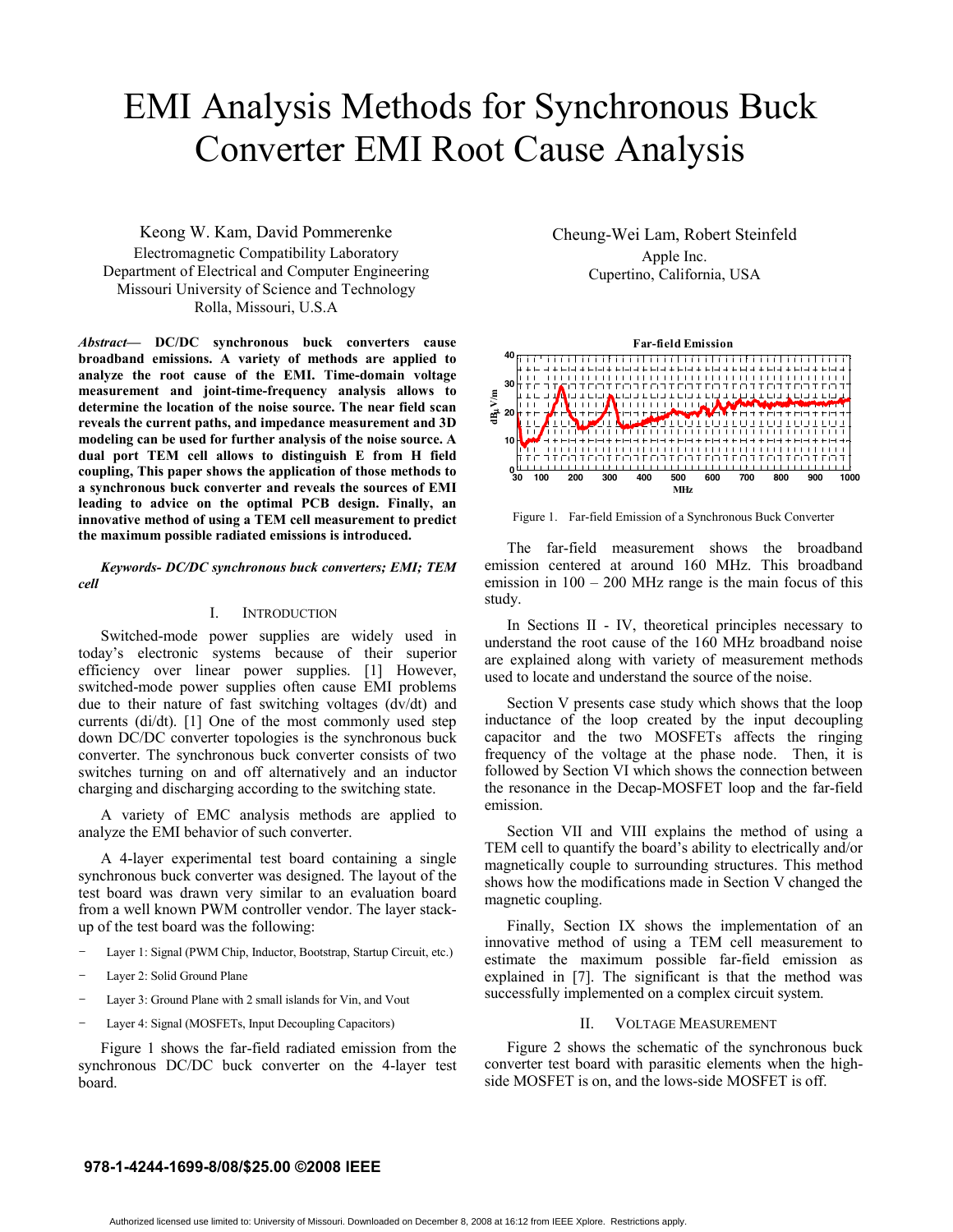

Figure 2. Synchronous Buck Converter with Parasitic Elements

Consider the case when the high-side MOSFET turns on and the low-side MOSFET turns off. The input decoupling capacitor and the two switching MOSFETs form a loop (Decap-MOSFET loop). The loop inductance of the Decap-MOSFET loop is represented as distributed partial inductances,  $L_{loop1}$ ,  $L_{loop2}$ ,  $L_{loop3}$  and  $L_{Loop4}$  shown in Figure 2. The low-side MOSFET can be modeled by capacitances  $C_{gd}$ ,  $C_{gs}$  and  $C_{ds}$  when turned off. During the switch-on of the high-side MOSFET, the AC current is provided by the input decoupling capacitor,  $C_{in}$ . Although the low-side MOSFET is turned off, the total capacitance between drain and source of the low-side MOSFET allows the flow of the AC current. Because the output inductor L1 will have much higher impedance at high-frequency, one can expect that the AC current during switching mainly stays within the Decap-MOSFET loop.

The loop inductance of the Decap-MOSFET loop and the total capacitance between the drain and source of the lowside MOSFET (combination of Cgd, Cgs, and Cds) when turned off, will resonate at some resonant frequency, f<sub>res</sub>. This resonant frequency causes the ringing on the voltage at the phase node. Figure 3 shows the measured voltage waveform at the phase node.



Figure 3. Measured Voltage Waveform at the Phase Node

STFFT (Short-Term FFT) of the time domain voltage waveform in figure 4 clearly shows the 160 MHz broadband component during the turning-on of the high-side MOSFET (rising edge of the phase voltage). This indicates that the resonance occurs when the high-side MOSFET turns on and the low-side MOSFET is off.



Figure 4. STFFT of the Measured Voltage Waveform at the Phase Node

The phase voltage measurement shows that there is a connection between the Decap-MOSFET loop resonance and the phase node voltage ringing frequency. One can also expect that this resonance in the Decap-MOSFET loop results significant amount of RF current especially at the resonant frequency, which can magnetically couple to nearby radiating structures such as large planes and cables, and cause radiated emission problems. Near-field measurement on the next section further proves that there is significant amount of noise current at 160 MHz flowing in the Decap-MOSFET loop.

#### III. NEAR-FIELD MEASUREMENT USING MAGNETIC LOOP PROBE

Magnetic loop probes can be used to capture the magnetic flux generated by the current flowing in the system. [3] The voltage measured using the loop probe is therefore proportional to the time derivative of the current, which is proportional to the magnetic coupling. [4]

A 1mm x 1mm double loop probe as shown in figure 5 was placed so that the flux generated by the currents entering high-side MOSFET, low-side MOSFET, and the inductor, L1 can be captured by the probe. Figure 6 shows the spectrum of the measured signal using the loop probe.



Figure 5. 1mm x 1mm Double Loop Probe used for Near-field Measurement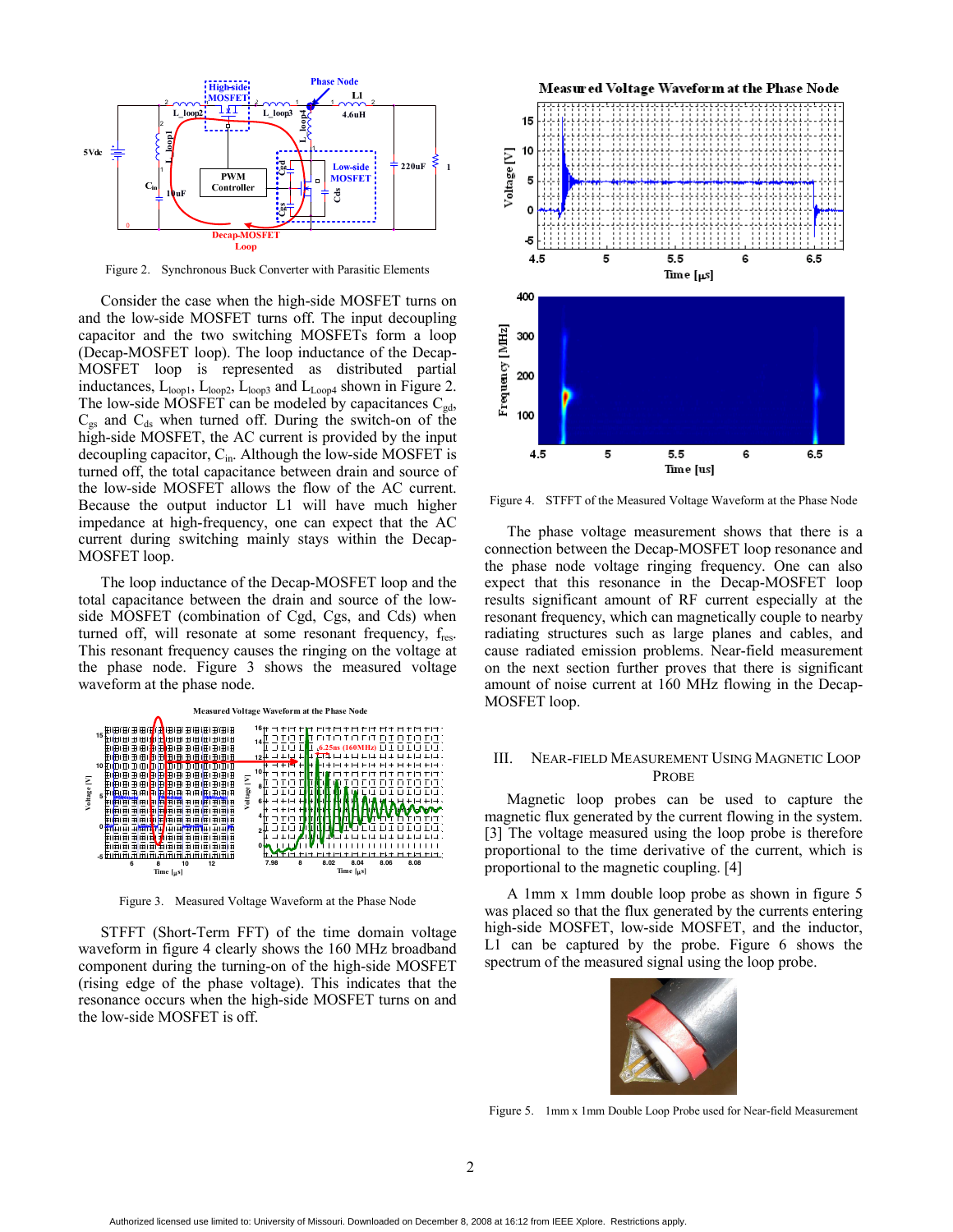

Figure 6. Near-field Measurement Comparison

As shown in Figure 6, at 160 MHz, the signal picked up by the loop probe at the high-side and low-side MOSFET shows much larger amplitude than that of L1. This suggests that most of the 160 MHz current stays within the Decap-MOSFET loop. Notice that the far-field spectrum shown in Figure 1 also shows a broadband emission centered around 160 MHz. The near-field measurement shows that the Decap-MOSFET loop contains significant amount of the 160 MHz current which is the result of the resonance due to the Decap-MOSFET loop inductance and the capacitance across the low-side MOSFET.

#### IV. QUANTIFYING THE RESONANCE AT THE DECAP-MOSFET LOOP

The resonance at the Decap-MOSFET loop is due to the loop inductance and the capacitance across the low-side MOSFET. Using a network analyzer, the impedance looking into the Decap-MOSFET loop was measured when the highside MOSFET is on and the low-side MOSFET is off. The measured input impedance looking into the Decap-MOSFET loop is shown in figure 7.



Figure 7. Impedance Looking into the Decap-MOSFET Loop

The measured impedance looking in to the loop shows that the loop resonates at 160 MHz.

To further quantify the components which contribute to the 160 MHz, first, the capacitance across the low-side MOSFET was measured using a network analyzer. The capacitance was measured with the low-side MOSFET turned off and 5V applied across the drain and source. The measured capacitance across the drain and source of the lowside MOSFET was about 210 pF.

Next, a 3D Passive simulation of the decap-MOSFET structure was performed using CST Microwave Studio (MWS). The exact geometry of the actual layout was drawn in the MWS as shown in figure 8. The 'ON' high-side MOSFET was modeled as an on-resistance with a series connection inductance. The 'OFF' low-side MOSFET was modeled as a 210pF capacitor as measured. The structure was simulated, and the loop inductance was calculated to be about 4.3nH.



Figure 8. Decap-MOSFET Loop Modeled in MWS

The measured capacitance across the low-side MOSFET and the calculated loop inductance based on the geometry can be used to calculate the resonant frequency as following:

$$
f_{res} = \frac{1}{2\pi\sqrt{L_{Loop} \cdot C_{MOSFET}}} = \frac{1}{2\pi\sqrt{(4.3nH) \cdot (210pF)}} = 167 \, MHz
$$

The calculated resonant frequency is fairly close to the measured resonant frequency.

#### V. CASE STUDY: EFFECT OF THE LOOP SIZE OF THE DECAP-MOSFET LOOP

The loop inductance of the decap-MOSFET loop and the parasitic capacitance across the low-side MOSFET forms a resonant structure. The resonant frequency determines the frequency of the current flowing in the loop. This noise current also causes voltage ringing at the phase node. The following case study shows the connection between the Decap-MOSFET loop size and the resonant frequency of the loop.

Three cases are examined as shown in Figure 9: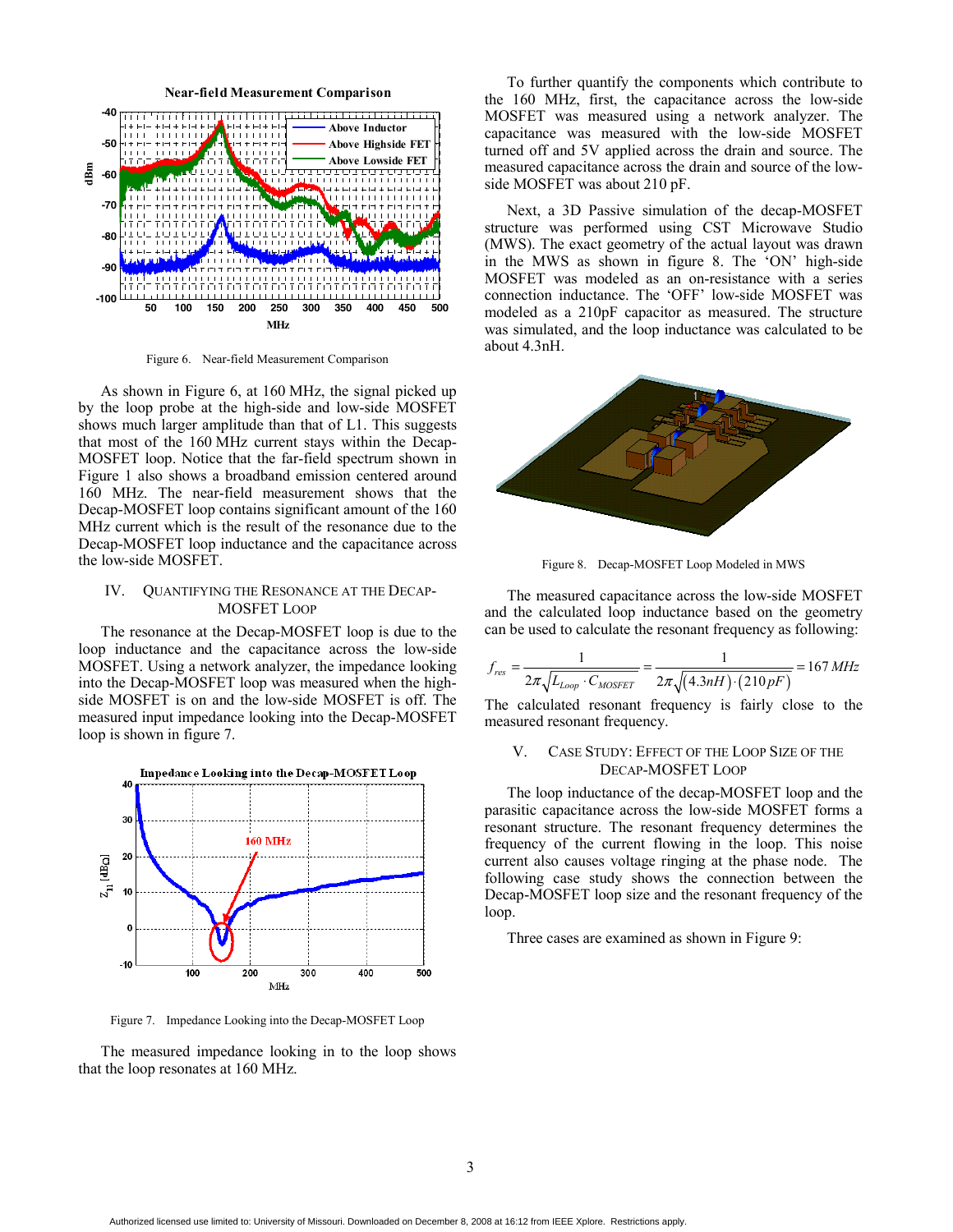



Figure 9. Three Cases Examined

The top left picture in Figure 9 shows Case 1, where the board is unmodified. Two input decoupling capacitors are placed right next to the dual MOSFET chip that contains the high- and low-side MOSFETs. The top right picture in Figure 9 shows Case 2, where the two input decoupling capacitors are modified to have a larger loop area. This makes the decap-MOSFET loop larger compared to Case 1, and thus, the loop inductance will also increase. The bottom picture in Figure 9 shows Case 3 where an extra decoupling capacitor is mounted directly across the chip between the drain pin of the high-side MOSFET and the source pin of the low-side MOSFET. This minimizes the size of the Decap-MOSFET loop, thereby reducing the loop inductance.

For the three cases above, one can expect a shift of resonant frequency as the loop inductance is changed. The voltage at the phase node was measured for each case to verify the change in ringing frequency. The ringing frequency was 160 MHz for Case 1, 130 MHz for Case 2, and 190 MHz for Case 3. As expected, the higher inductance in Case 2 shifts the ringing frequency down while the lower inductance in Case 3 shifts the ringing frequency up.

In Section III, it has been shown that the noise current due to this resonance primarily stays within the decap-MOSFET loop. One can expect that changing the size of this decap-MOSFET loop which carries a large amount of noise current will change the magnetic coupling due to flux wrapping from this loop. This will become more apparent in Section VII where TEM cell measurements show a decrease in magnetic coupling.

#### VI. FAR-FIELD MEASUREMENT

A standard 3m far-field measurement in a semi-anechoic chamber was performed for the three cases mentioned in Section V. Figure 10 shows the measured far-field spectrum for the three cases. For each case, the far-field measurement shows consistency between the ringing frequencies of the phase voltage and the peak frequency of the broadband emission. Notice that the far-field spectrum shows a peak at 160 MHz for Case 1, 130 MHz for Case 2, and 190 MHz for Case 3, which matches the ringing frequencies of the voltage

measured at the phase node for each case. Also, notice that the up-shifted peak at 190 MHz in Case 3 shows a significant reduction in amplitude compared to that of Case 1. The down-shifted peak at 130 MHz in Case 2 shows larger amplitude than that of Case 1.



Figure 10. Far-field Spectrum for the Three Cases

This result demonstrates that the broadband emission at 160 MHz in the original case (Case 1) can be mitigated by minimizing the size of the decap-MOSFET loop. Reducing the loop size reduces the mutual inductance between the loop and the radiating structure (e.g. cables).

#### VII. TEM CELL MEASUREMENT

Previous work on electromagnetic compatibility (EMC) measurements of integrated circuits (ICs) shows that electric and magnetic coupling from ICs can be quantified using TEM cell measurements [5]. The device attached to a TEM cell electrically and/or magnetically couples to the septum inside the cell generating a TEM wave. Two ports of the TEM cell can be connected to a 180° hybrid to separate electric and magnetic coupling as shown in [5]. [6] describes how an electrically small radiating source inside a TEM cell can be characterized as an electric and/or magnetic dipole by measuring dipole moments based on TEM cell measurements which can then be translated into far-field estimation.

The buck converter test board used in the previous sections was used to perform a similar TEM cell measurement using a 180° hybrid.

The 10cm x 10cm buck converter test board was placed on the TEM cell. The board can be placed with the top or bottom layer facing down. For each side facing down, the board can be placed in one orientation (horizontal orientation), and then can be rotated by 90° for another orientation (vertical orientation). These two different orientations for each does not make a difference in Ecoupling measurement, but is important for H-coupling measurement as the H-coupling changes depending on the direction of the current on the board.

 A 180° hybrid was used to add and subtract signals from the two ports of the TEM cell to separate components due to E- and H- coupling as shown in figure 11. Figure 12 shows the comparison of measured H-coupling with the bottom layer facing down for Case 1 and Case 3 from Section V. The bottom layer of the test board contains the input decoupling capacitor and the switching MOSFETs.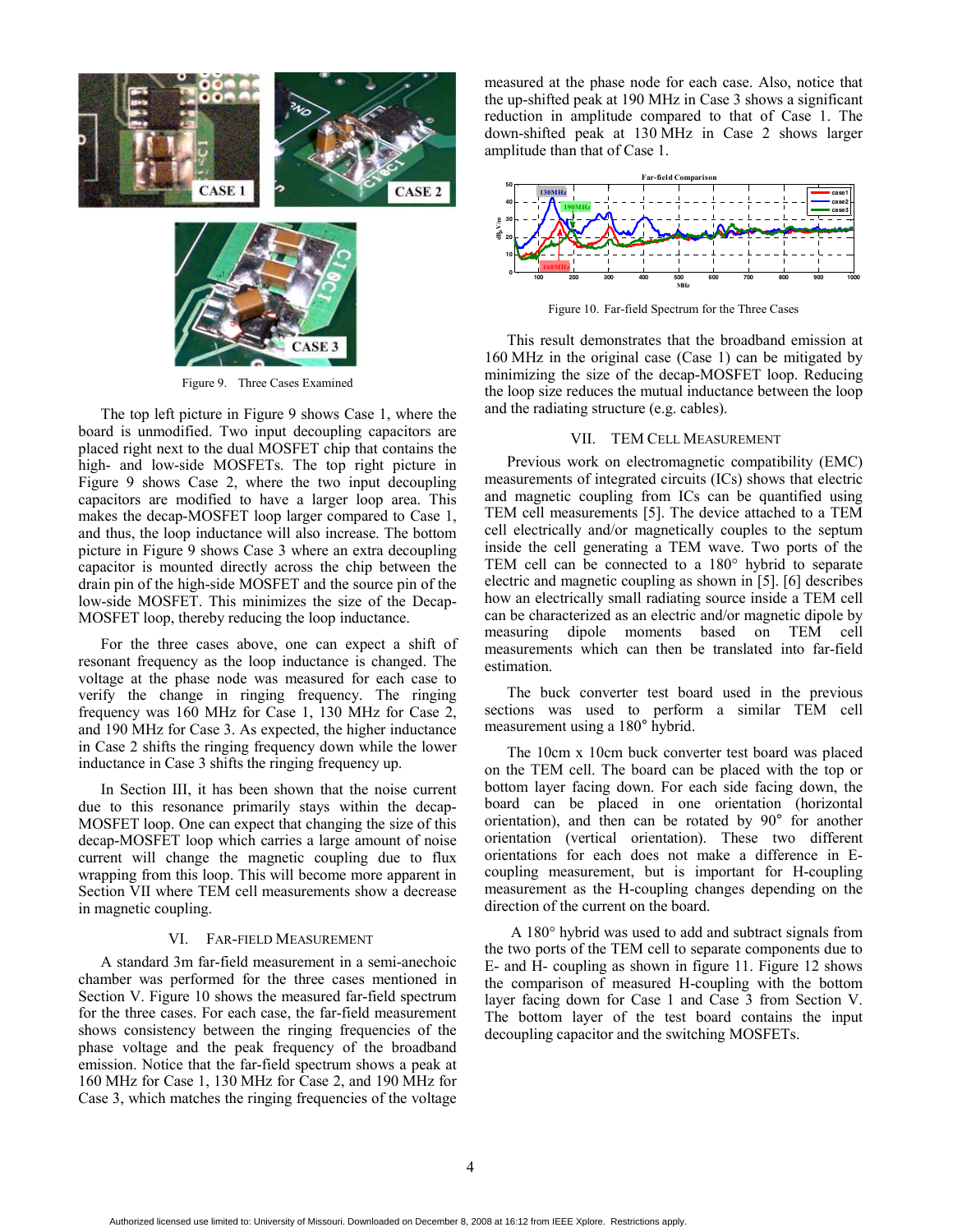

Figure 11. TEM Cell Measurement Setup

Comparing the results for the two cases, it is observed that the peak frequency has shifted from 160 MHz to 190 MHz. Also, it can be observed that the H-field coupling shows a 10dB reduction at the peak frequency comparing Case 3 to Case 1.



Figure 12. TEM Cell Measurement Results

The result again suggests that reducing the size of the Decap-MOSFET loop as explained in Section V reduces the magnetic coupling. Also, the reduction in magnetic coupling from TEM cell measurement coincides with reduction in Far-field emission. This indicates that the coupling path for the 160 MHz broadband noise which resulted in far-field

emission was the magnetic coupling from the decap-MOSFET loop.

VIII. REDUCING EXPOSED PHASE VOLTAGE AREA

As shown in Section II, the voltage at the phase node contains high-frequency components indicated by the ringing frequency. Reducing the size of the exposed copper area which contains the phase voltage can reduce the E-coupling from this voltage. Figure 13 shows the modified version of the test board showing the reduction of the exposed phase voltage area.



Figure 13. Reduction of the Exposed Phase Voltage Area

TEM cell measurement explained in Section VII was performed for the two cases to compare the E-coupling. Figure 14 shows the comparison of the measured E-coupling from the TEM cell measurement.



Figure 14. E-coupling Comparison of the Two Cases Shown in Figure 13

Figure 14 shows that after reducing the exposed phase voltage area, E-coupling decreased by about 5dB as expected.

However, the modification did not make any difference in far-field measurement. The case study in Section V has shown that the magnetic coupling from the Decap-MOSFET loop may be the dominating coupling mechanism that resulted the broadband emission at 160 MHz. And, the fact that this modification, although it decreased the E-coupling, did not affect the far-field emission further indicates that the dominating coupling mechanism was magnetic coupling for this particular case.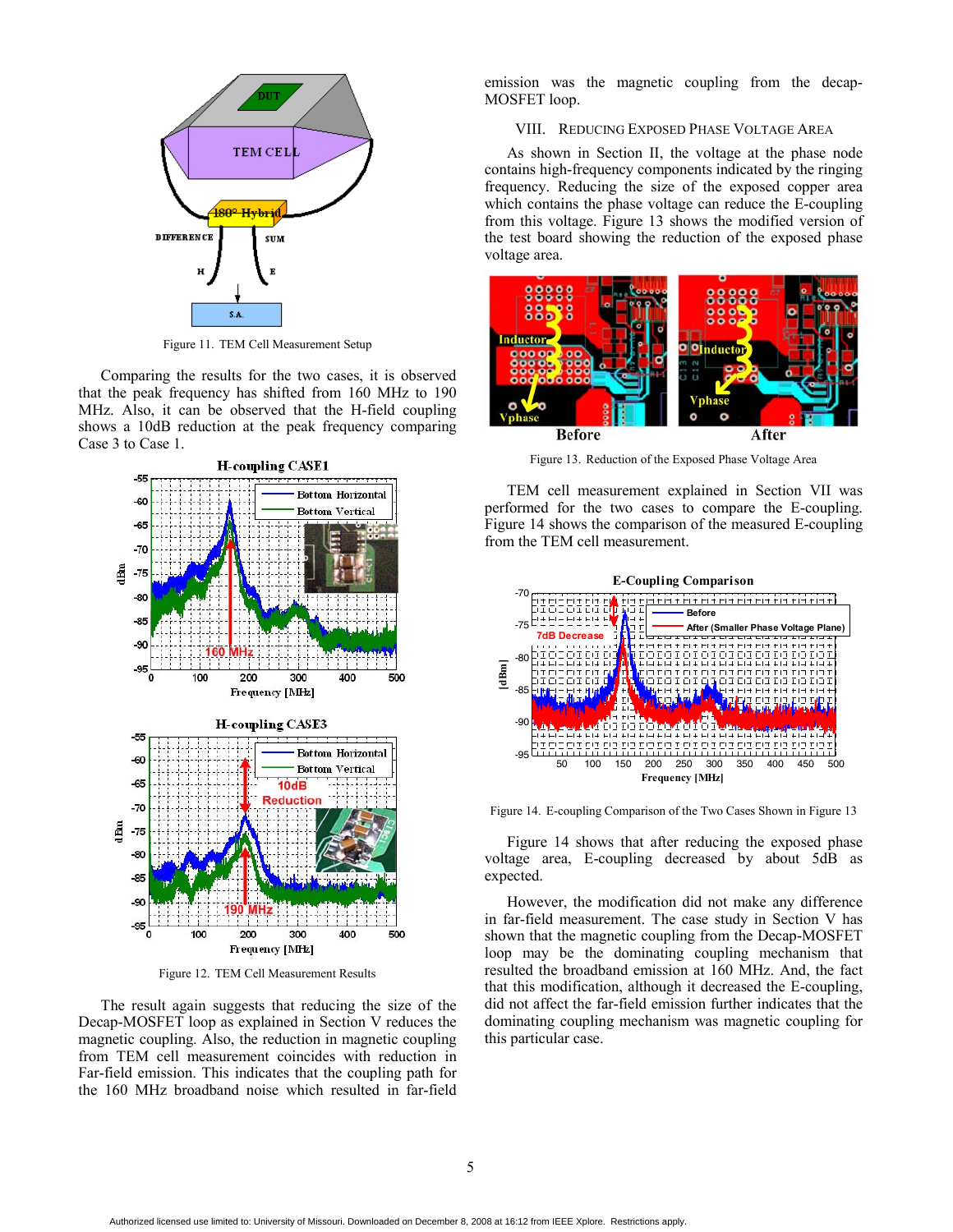#### IX. CALCULATION OF MAXIMUM POSSIBLE RADIATED EMISSION DUE TO COMMON MODE CURRENT FROM THE MAGNETIC COUPLING USING TEM CELL MEASUREMENT

As explained in Section VII, the TEM cell measurement can be used to determine the DUT's ability to magnetically or electrically couple to the nearby structure. By separating E- and H-coupling component, one can determine matters such as which type of coupling results which frequency component. Measurement of H-coupling allows the calculation of mutual inductive coupling from the DUT, and one can calculate the common-mode voltage induced across the DUT, which can drive the antenna structure such as attached cables. [7] shows how the H-coupling measurement from the TEM cell measurement can be used to determine this common mode voltage induced across the DUT and to determine the maximum possible radiated emission due to this common mode voltage.

Using the method given in [7], the induced commonmode voltage  $(V_{CM})$  on the board due to magnetic coupling was calculated based on the H-coupling measurement from the TEM cell. Then, the common mode voltage was used to determine the maximum-possible radiation at all frequency using the  $\lambda/2$  dipole equation.

To verify the calculated maximum possible radiated emission, the far-field of the test board was measured with the board attached to the butterfly antenna shown in figure 15.



Figure 15. Butterfly Antenna Used for Far-field Measurement

Figure 16 shows the measured far-field without the butterfly antenna, measured far-field with the butterfly antenna attached, and the predicted maximum possible radiated emission using the TEM cell measurement.



Figure 16. Comparison of the Measured Far-field vs. Predicted Maximum Possible Radiated Emission Using TEM Cell Measurement

Figure 16 shows that the measured far-field without the butterfly antenna is well below the predicted maximum possible radiated emission calculated using TEM cell measurement. Also, the far-field with the butterfly antenna, which is an efficient radiator in the above range of frequency, matches quiet well with the predicted maximum possible radiated emission. The reason for this good match is because the dominant radiation mechanism for this case was magnetic coupling, and the maximum possible radiated emission was calculated based on the magnetic coupling measured from the TEM cell.

#### X. CONCLUSION

The motivation of the presented study was to determine the source and coupling path of the low frequency broadband noise in a synchronous buck converter using a variety of EMC analysis methods.

The time-domain measurement of the phase voltage, and the joint-time-frequency analysis using STFFT showed that the 160MHz broadband component occurs during the turn-on of the high-side MOSFET.

Near-field measurements using a small magnetic loop probe revealed that the 160 MHz noise current is mainly within the Decap-MOSFET loop.

The resonant frequency calculated using the measured capacitance across the low-side MOSFET and the loop inductance of the Decap-MOSFET loop from the 3D simulation was close to 160 MHz.

Changing the size of the Decap-MOSFET loop had direct effect on the resonant frequency as the loop inductance is changed. Also, it was pointed out that reducing the decap-MOSFET loop size reduces mutual magnetic coupling between the source and the radiating structure, and thus results in reduction of far-field emission. The TEM cell measurement also indicates that the reduction in decap-MOSFET loop size reduced the magnetic coupling from the board.

It was shown through TEM cell measurement that reducing the size of the exposed phase voltage plane reduced the electric coupling resulting from the plane. However, the fact that the far-field emission didn't change indicates that the radiation was not strongly driven by electric coupling.

Finally, the maximum possible radiated emission due to magnetic coupling was approximated using TEM cell measurements as shown in [7]. This method seems to be quiet effective in predicting the worst-case scenario for radiated emissions.

#### REFERENCES

- [1] M.H. Nagrial, A. Hellany, "EMI/EMC Issues in Switch Mode Power Supplies (SMPS)," 1999, EMC York 99, International Conference and Exhibition on Electromagnetic Compatibility (Conf. Publ. No. 464), Pages: 180 – 185.
- [2] Zhe Li, David Pommerenke, "EMI Specifics of Synchronous DC-DC Buck Converters," 2005, EMC 2005, 2005 International Symposium on Electromagnetic Compatibility, Volume 3, 8-12 Aug. 2005 Pages: 711 – 714.